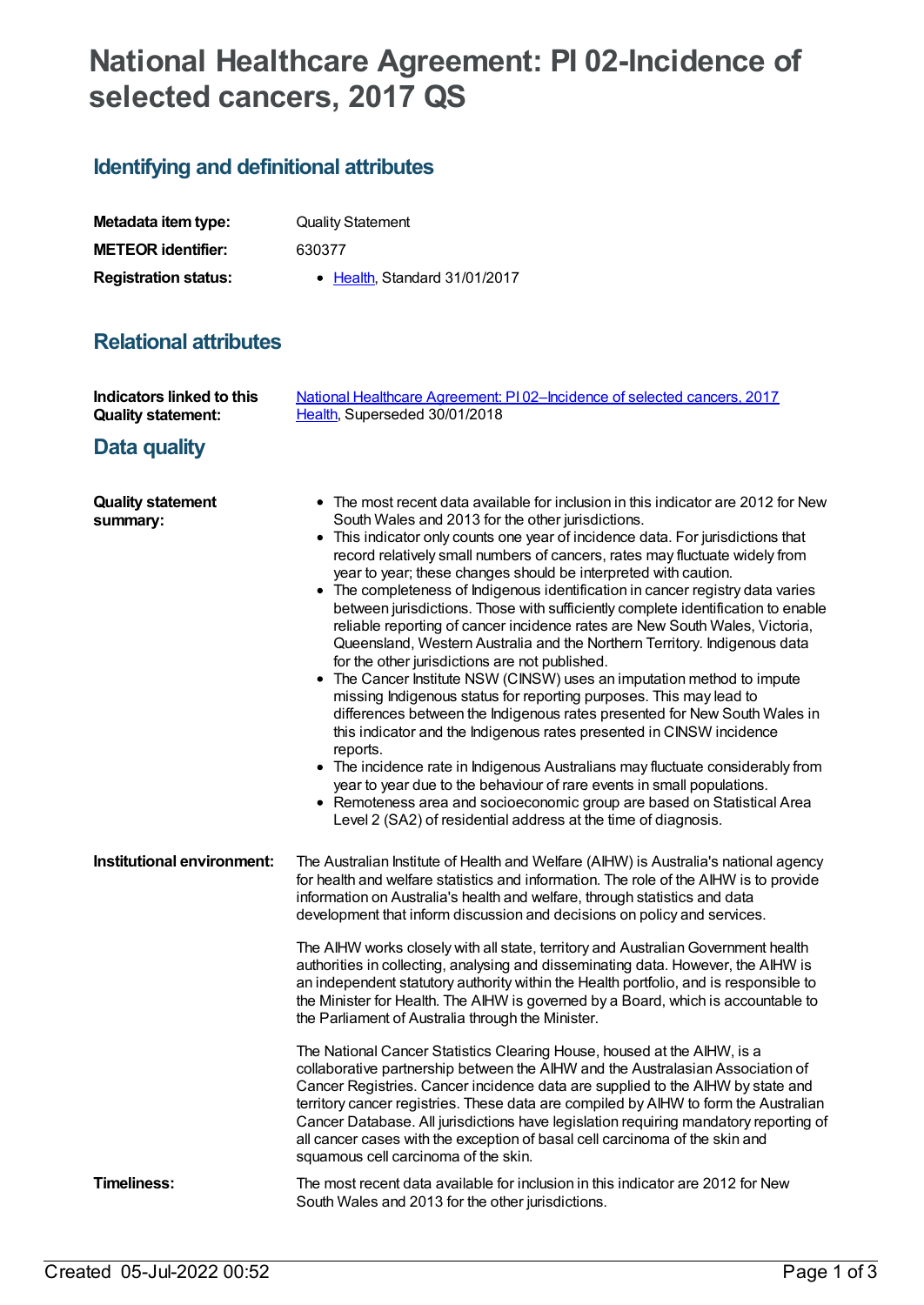| <b>Accessibility:</b> | Cancer publications and annually updated data are freely available on the <b>AIHW</b><br>website. More specialised data can be requested via the website by lodging a<br>customised data request. These are charged for on a cost-recovery basis.                                                                                                                                                                                                                                                                                                                                                                                                                                                                                                                                                                                                  |
|-----------------------|----------------------------------------------------------------------------------------------------------------------------------------------------------------------------------------------------------------------------------------------------------------------------------------------------------------------------------------------------------------------------------------------------------------------------------------------------------------------------------------------------------------------------------------------------------------------------------------------------------------------------------------------------------------------------------------------------------------------------------------------------------------------------------------------------------------------------------------------------|
| Interpretability:     | While numbers of new cancers are easy to interpret, calculation of age-<br>standardised rates is more complex and the concept may be confusing to some<br>readers. Information on how and why age-standardised rates have been calculated<br>and how to interpret them is available in all AIHW cancer publications presenting<br>data in this format, for example, Cancer in Australia: an overview, 2014(AIHW<br>2014). Information about the Australian Cancer Database is available on the AIHW<br>website.                                                                                                                                                                                                                                                                                                                                    |
| <b>Relevance:</b>     | The data used to calculate this indicator are accurate and of high quality. The<br>mandatory reporting of cancers and the use of estimated resident populations<br>(ERPs) based on Census data for denominators provides the most comprehensive<br>data coverage possible. The data are appropriate for this indicator.                                                                                                                                                                                                                                                                                                                                                                                                                                                                                                                            |
| <b>Accuracy:</b>      | The 2013 data for the Australian Capital Territory provided to the AIHW excluded<br>provisional death-certificate-only (DCO) cases because these were not available.<br>Based on Australian Capital Territory data for the years 2008-2012, the AIHW<br>estimates that there were about 30 DCO cases in the Australian Capital Territory<br>for 2013 across all cancer types (1.9% of all cancers).                                                                                                                                                                                                                                                                                                                                                                                                                                                |
|                       | For Indigenous status, the numerator for 'Indigenous' is the number of people who<br>self-reported that they were Indigenous at the time of diagnosis. 'Other' includes<br>those who self-reported that they were not Indigenous at the time of diagnosis and<br>those who chose not to identify as either Indigenous or non-Indigenous.                                                                                                                                                                                                                                                                                                                                                                                                                                                                                                           |
|                       | The completeness of Indigenous identification in cancer registry data varies<br>between jurisdictions. Those with sufficiently complete identification to enable<br>reliable reporting of cancer incidence rates are New South Wales, Victoria,<br>Queensland, Western Australia and the Northern Territory. Indigenous data for the<br>other jurisdictions are not published.                                                                                                                                                                                                                                                                                                                                                                                                                                                                     |
|                       | Socioeconomic group rankings (by Index of Relative Socio-Economic<br>Disadvantage score) are calculated by SA2 using a population-based method at<br>the Australia-wide level. That is, the quintiles are national quintiles, not state and<br>territory quintiles.                                                                                                                                                                                                                                                                                                                                                                                                                                                                                                                                                                                |
|                       | An SA2-to-remoteness-area concordance and SA2-to-socioeconomic-group<br>concordance were used to allocate remoteness area and socioeconomic group to<br>each record on the Australian Cancer Database based on the person's SA2 of<br>residence at time of diagnosis.                                                                                                                                                                                                                                                                                                                                                                                                                                                                                                                                                                              |
|                       | Caution is required when examining differences across remoteness area and<br>socioeconomic group categories. The SA2 of a person is determined by the<br>cancer registry based on the address provided by the person. Some people may<br>supply an address other than that where they normally reside or the details the<br>person provides may not correspond to a valid address, meaning that their cancer<br>record cannot be allocated to a remoteness area or socioeconomic group category<br>at all. Such records are excluded from the tables and this may affect some<br>remoteness area and socioeconomic categories more than others. Also,<br>remoteness areas are based on 2011 classifications. The accuracy of these<br>classifications may decrease over time due to changes in infrastructure within SA2<br>boundaries since 2011. |
|                       | Due to the very small number of diagnoses involved, disaggregation by Indigenous<br>status, or remoteness area, or socioeconomic group, by state and territory is not<br>necessarily robust.                                                                                                                                                                                                                                                                                                                                                                                                                                                                                                                                                                                                                                                       |
|                       | This indicator only counts one year of incidence data. For jurisdictions that record<br>relatively small numbers of cancers, rates may fluctuate widely from year to year;<br>these changes should be interpreted with caution.                                                                                                                                                                                                                                                                                                                                                                                                                                                                                                                                                                                                                    |
|                       | This indicator is calculated based on data that have been supplied to the AIHW and<br>undergone extensive checks at both the source cancer registry and the AIHW. The<br>state and territory cancer registries have checked the tables and given their<br>approval for the AIHW to supply them to the Productivity Commission.                                                                                                                                                                                                                                                                                                                                                                                                                                                                                                                     |